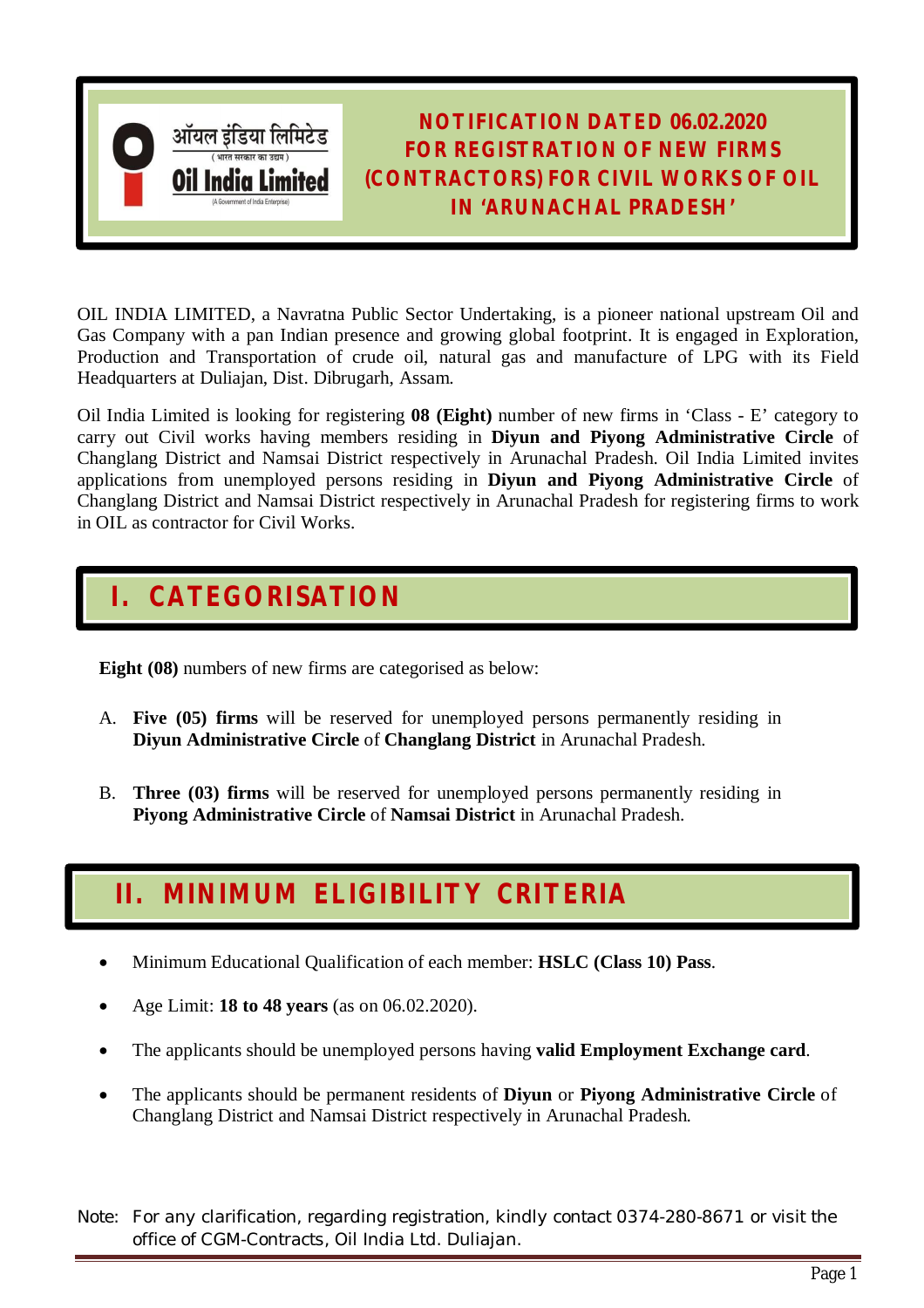#### **III. APPLICATION & SELECTION PROCEDURE**

Application in the attached format (**APPLICATION FORM & MEMBER DETAILS**) to be filled up and submitted either to the office of CGM-Contracts, Oil India Limited, Duliajan, (OR) to the office of Samsuz Zaman, Oil India Limited, Manabhum office, (OR) to the office of Abani Barman, Materials Department, Eastern Asset, Oil India Limited, Digboi; through the concerned Circle Officer of Diyun or Piyong Administrative Circle. The application must be filled up with all mentioned details viz. Firm name, Number of members in the firm, Members'/Partners'/Proprietor's name, contact number, e-mail ID, name of residential administrative circle in respective district, valid employment exchange card number, date of birth, highest educational qualification and permanent address of each partner/member. The filled up application forms with all requisite particulars and documents must reach the office of CGM-Contracts, Oil India Limited, Duliajan **on or before 31.03.2020**. Application received after this date will not be considered for evaluation.

- **a.** The forms must be filled up very diligently and carefully by all the applicants. All the information submitted must be true and must be according to the supporting documents photocopies of which will have to be submitted together. During the process, the applicants may be asked to submit the original documents, wherever required.
- **b.** The first page of the form with heading as "Application Form" must be filled up and routed through the concerned Circle Officer of Diyun or Piyong Administrative Circle. The names of all the members staying in the same administrative circle must be written in the first page along with their valid employment exchange card number. The photocopy of valid employment exchange card must also be submitted along with the application. The application form contains a table for 10 members. If there are more than 10 members/partners in the firm, the other names are to be written in a separate sheet and get countersigned by the Circle Officer.
- **c.** The second page of the form with heading as "Member Details" must be filled up with details of members/partners of the firm. Each page contains table to fill up details of two members. Therefore required number of pages are to be printed and filled up for number of members accordingly. For example, 3 sheets are to be printed for 6 members and details to be written and 5 sheets are to be taken for 10 members and details to be written. All the details mentioned must be filled up and photocopies of relevant documents of each member/partner to be submitted along with the form.
- **d.** Marks will be allotted to each member/partner of the firm on the basis of their minimum educational qualification.

HSLC (Class 10) or equivalent: **5 marks** for each member.

HSSLC (Class 12) or equivalent / ITI / Diploma and above: **8 marks** for each member

- **e.** On the basis of total marks obtained by each firm (total of marks scored by each member/partner of the firm), applications will be sorted out. For example, if a firm comprises of 2 members who are Class 10 pass and 4 members who are Class 12 pass; total marks scored by the firm =  $(2 \times 5) + (4 \times$  $8$ ) = 42 marks.
- **f.** Top scoring applications (firms) against each category (Diyun and Piyong) will be intimated for final registration. In case of identical scoring of marks in any category, **'Draw of Lots'** will be conducted to select the successful applicants (firms).
- **g.** If any seat in any category is vacant, the same will remain vacant and won't be filled up by applications submitted in other categories.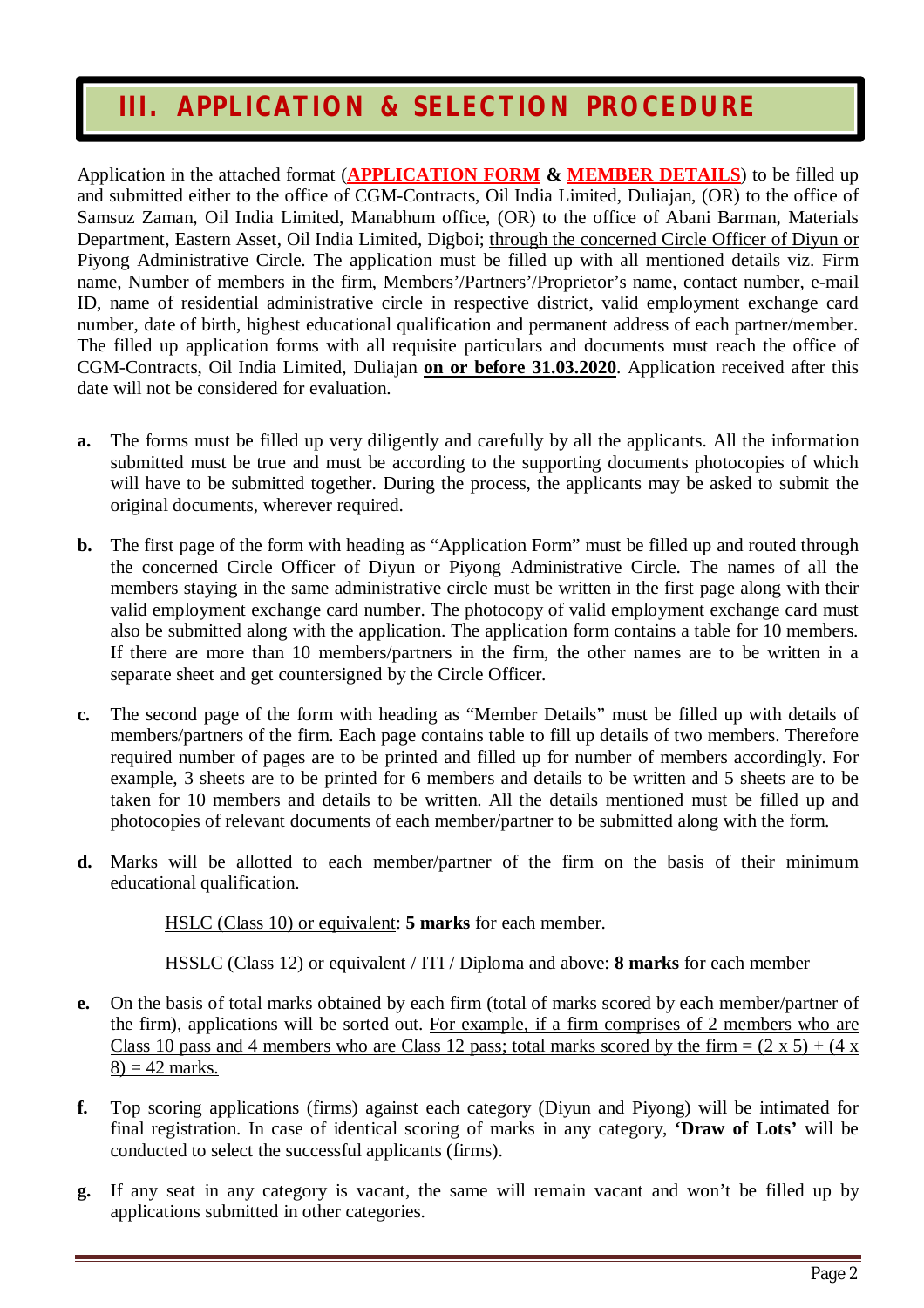### **IV. REJECTION CRITERIA**

- 1. **Educational qualification**: Proprietor / all the Partners/ all the members of the firm must be HSLC pass; otherwise the application will be rejected.
- 2. **Age Limit**: Proprietor / all the Partners/ all the members of the firm must be having age between 18 and 48 years as on 06.02.2020; otherwise the application will be rejected.
- 3. **Valid employment exchange card**: Proprietor / all the Partners/ all the members of the firm must be having employment exchange card which is valid on 31.03.2020; otherwise the application will be rejected.
- 4. **Permanent Residence**: Proprietor / all the Partners/ all the members of the firm must be permanent residents of either Diyun or Piyong Administrative Circle of Changlang District and Namsai District respectively in Arunachal Pradesh; otherwise the application will be rejected.
- 5. If proprietor/ any partner/ any member is a permanent employee of any Government/ Semigovernment/ Public Sector Organisation, the application will be rejected.
- 6. If proprietor/ any partner / member of the Partnership firm/Co-operative firm is a dependent of an OIL employee (son/ daughter/ wife / husband / mother / father / any other relation), the application will be rejected.
- 7. A person, having Key No./Identification No. issued by OIL shall be eligible to apply for the registration as a proprietor/ partner/ member of firm, provided he/she undertakes through an affidavit to surrender the Key No/Identification No., if so selected for the registration. Such undertaking must be submitted alongwith other documents, while submitting application for registration.
- 8. A person/firm, who is already empaneled as registered vendor in any Department of OIL, including Power of Attorney holder of such vendor shall be not eligible to apply for the registration as a proprietor/ partner/ member of firm. However, Power of Attorney holder (not the proprietor/ partner of the firm) of such vendor may apply, provided he/she undertakes through an affidavit to submit Deed of Relinquishment of Power of Attorney/Deed of Revocation of Power of Attorney, if so selected for the registration. Such undertaking must be submitted alongwith other documents, while submitting application for registration.
- 9. If any applicant applies as a proprietor / partner / member against more than one firm, all such firms will be rejected at any stage of the registration process (even after registration) whenever the same is noticed.
- 10. If any submitted declaration or document (by any member) is found to be false or forged or fabricated at any stage of processing, the application will be rejected (even after registration).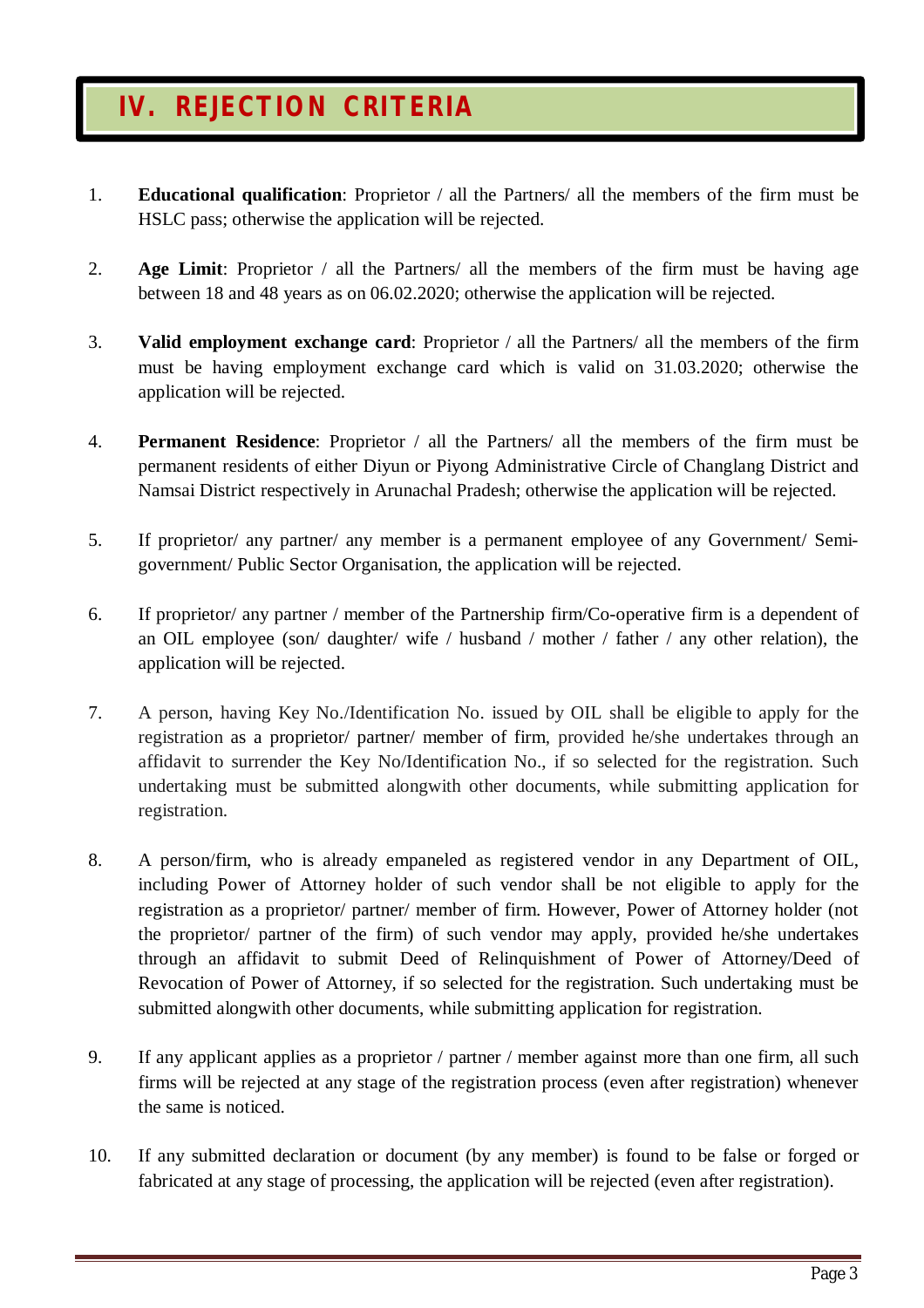ऑयल इंडिया लिमिटेड **Oil India Limited** 

**REGISTRATION OF NEW FIRMS (CONTRACTORS) FOR CIVIL WORKS OF OIL IN 'ARUNACHAL PRADESH'**

# **APPLICATION FORM**

- **1.** *Details of Firm:*
- a. Name of firm **\_\_\_\_\_\_\_\_\_\_\_\_\_\_\_\_\_\_\_\_\_\_\_\_\_\_\_\_\_\_\_\_\_\_\_\_\_\_\_\_\_\_\_\_\_\_\_\_\_\_\_\_\_\_\_\_\_\_\_\_\_\_\_\_\_\_\_\_\_\_\_\_\_\_\_** *(In capital letters)*
- b. Name of Contact Person of the firm **\_\_\_\_\_\_\_\_\_\_\_\_\_\_\_\_\_\_\_\_\_\_\_\_\_\_\_\_\_\_\_\_\_\_\_\_\_\_\_\_\_\_\_\_\_\_\_\_\_\_\_\_\_** *(In capital letters)*
- c. Contact No.: \_\_\_\_\_\_\_\_\_\_\_\_\_\_\_\_\_\_\_\_\_\_\_\_\_ d. E-mail ID:\_\_\_\_\_\_\_\_\_\_\_\_\_\_\_\_\_\_\_\_\_\_\_\_\_\_\_\_\_\_\_\_\_\_\_\_
- e. Residential administrative circle of all the members \_\_\_\_\_

 *(DIYUN Circle or PIYONG Circle)*

- f. Number of Members in the firm: *(All the members must be residing in same administrative circle)*
- **2.** *Name of Members :*

| SI. No. | Name of Member | Employment Exchange Card No.<br>(Photocopy must be submitted) |
|---------|----------------|---------------------------------------------------------------|
|         |                |                                                               |
| 2       |                |                                                               |
| 3       |                |                                                               |
| 4       |                |                                                               |
| 5       |                |                                                               |
| 6       |                |                                                               |
|         |                |                                                               |
| 8       |                |                                                               |
| 9       |                |                                                               |
| 10      |                |                                                               |

*\*\*\* If more than 10 numbers of members are present in the firm, the remaining names and particulars are to be written in separate sheet(s). In such cases, all such sheets are to be countersigned by the Circle Officer.*

**All declarations stated above are true to my knowledge & belief and in case of any false declaration; my application is liable for rejection.**

Signature of Contact Person of the firm with date:

| It is certified that all the members listed above are<br>permanent residents of Diyun / Piyong Circle: |                   |
|--------------------------------------------------------------------------------------------------------|-------------------|
| (Vetting by Circle Officer of concerned<br>Administrative Circle of DIYUN or PIYONG)                   | (Office Use Only) |